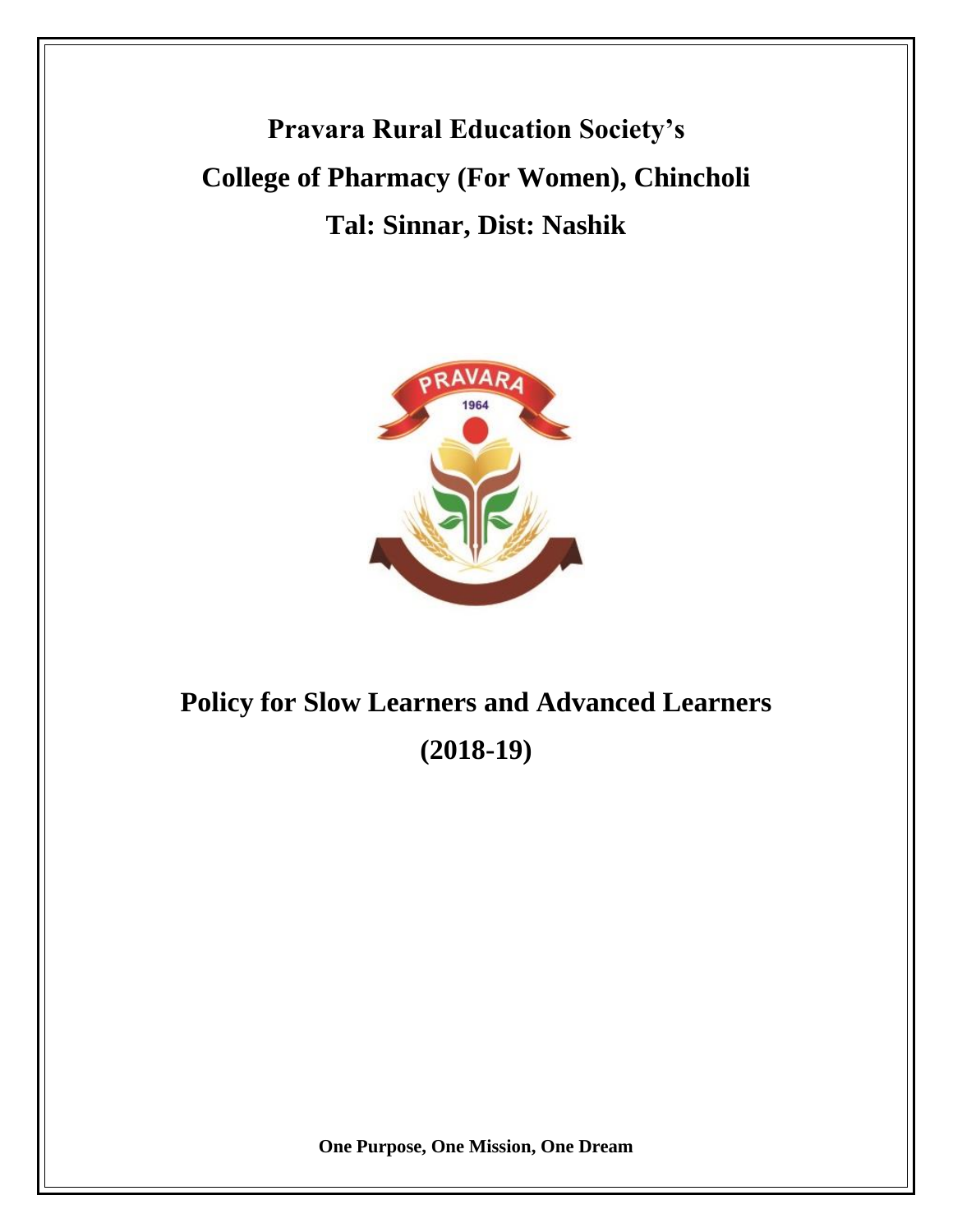### **Introduction:**

Contrary to common belief, slow learners in the regular classroom are neither rare nor unique. The student commonly called a slow learner is one who cannot learn at an average rate from the instructional resources, texts, workbooks, and learning materials that are designed for the majority of students in the classroom. These students need special instructional pacing, frequent feedback, corrective instruction, and/or modified materials, all administered under conditions sufficiently flexible for learning to occur. Differentiation within the classroom provides students with the best environment for having their academic needs met. Differentiation is the least intrusive intervention for gifted students, who - like all students - should be seen to be "only as special as necessary."

# **Objective:**

- Helps to differentiate students among types of knowledge.
- Helps to ensure that students are practicing the "right" skills that is, those things that you want them to learn.
- Helps to ensure that your course balances independence with guidance in a way that is appropriate for students' level.
- Helps students to learn new material in such a way that they can flexibly and appropriately use it in a variety of contexts, both in the short term and down the road.
- Helps students build metacognitive skills.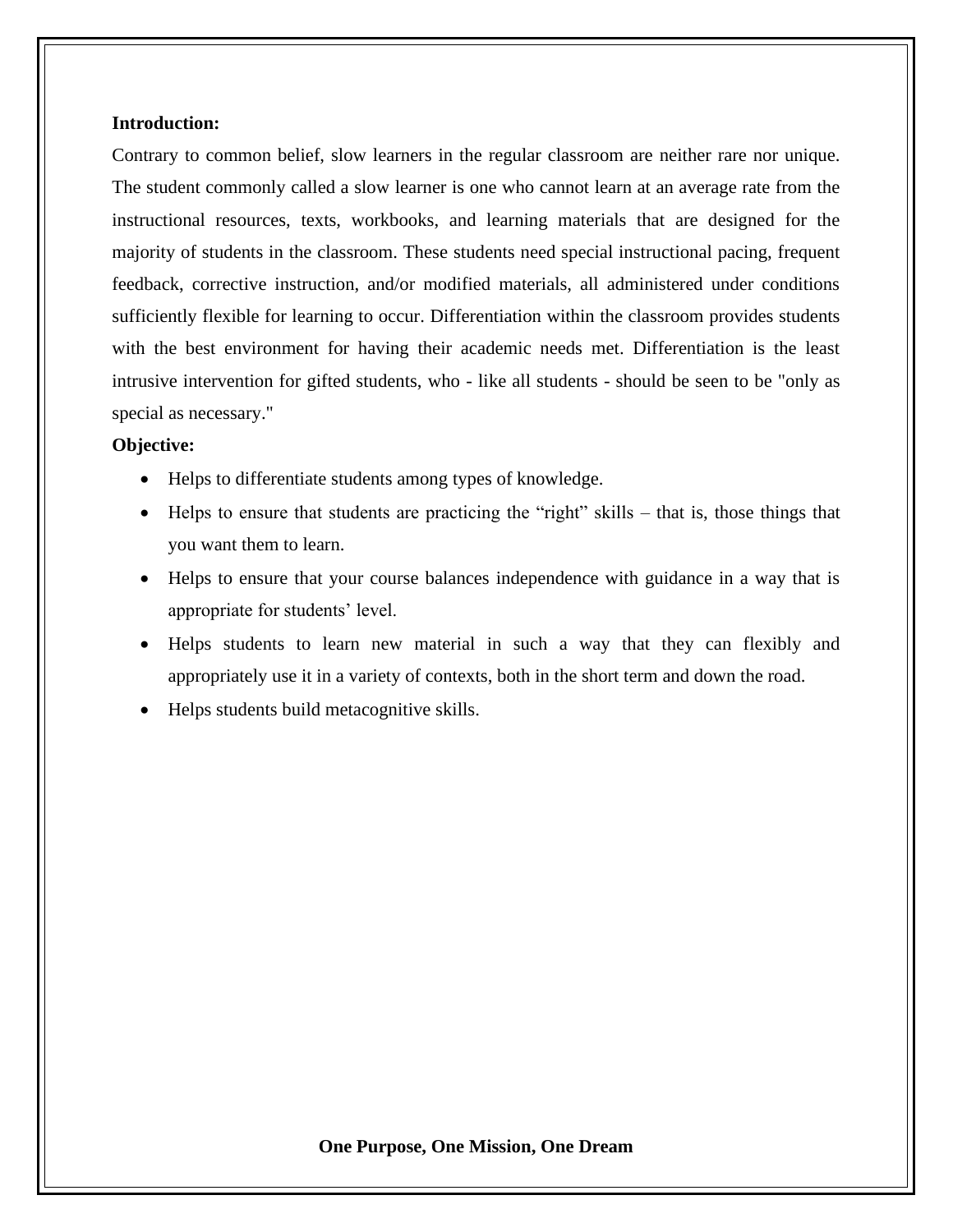# **Criteria to Identify Slow Learners And Advanced Learners After Admission**

The newly admitted students at the entry level are categorized as Advanced learners, Average learners and Slow learners on the basis of their marks obtained in MHT-CET- the entrance examination for admission to First Year B Pharm conducted by State Government.

The percentile score of the student is calculated by comparing with the highest mark scored by the admitted student in MHT-CET. Accordingly students are categorized as follows:

Advanced Learners – 80 % and above Average Learners – 50%-80% Slow Learners – Below 50%

During the internal theory and practical sessional examination and continuous assessment, faculty monitors the performance of the students for respective courses. Based on it student are further grouped into slow learner if they scores less than 40% marks in any of the first continuous internal assessment and first ten toppers as advanced learner.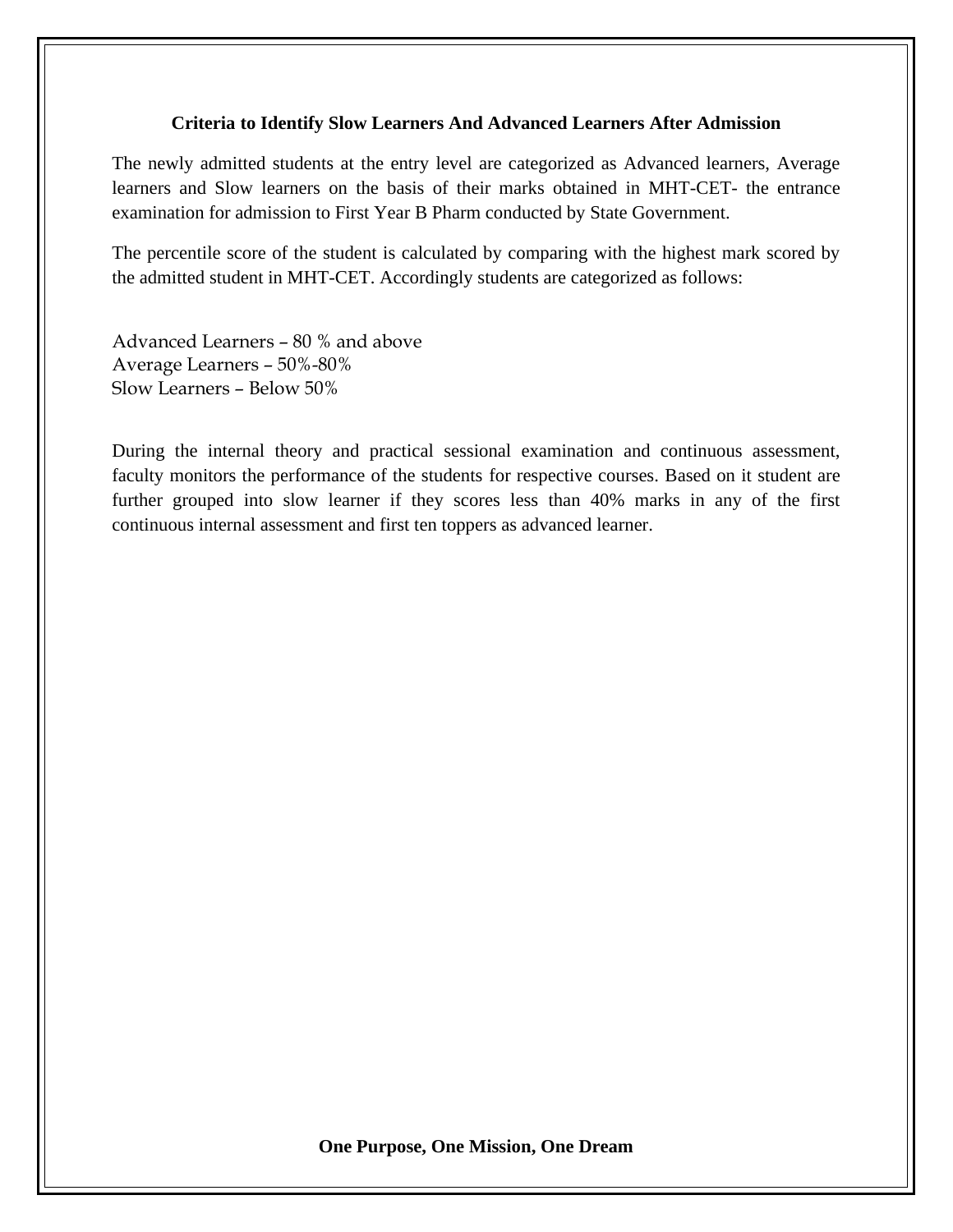#### **Broad Guidelines to Identify Slow Learners and Advanced Learners**

The learning style of student is assessed online through questionnaires on [www.webtools.ncsu.edu/learningstyles/.](www.webtools.ncsu.edu/learningstyles/) The learning style of students such as Active, Sensing, Visual, Sequential, Reflective, Intuitive, Verbal and Global are identified. The learning level of the students after admission is assessed by:

- 1. Results of their previous examinations.
- 2. Interactive sessions.
- 3. Continuous evaluation.
- 4. Performance in regular classes.

Student who scores less than 40% marks in their any of the first CIE are considered to be low performers while and first ten toppers as advanced learner. At the institute, each faculty is assigned the responsibility of some students as a teacher guardian (mentor). The mentor identifies the slow learners and advanced learners of his/her group and provide differential mentoring so as to help the slow and advanced learners" bank on their strength and reach their full potential.

The identification of slow learners is carried by close monitoring, feedback and follow up. The designated mentor is the point at which such cases are easily identified and remedial measures initiated to effectively control the dropout cases. Special learning attentions are provided for these weaker sections through tutorials. Problems are identified through their counselors and remedies are proposed.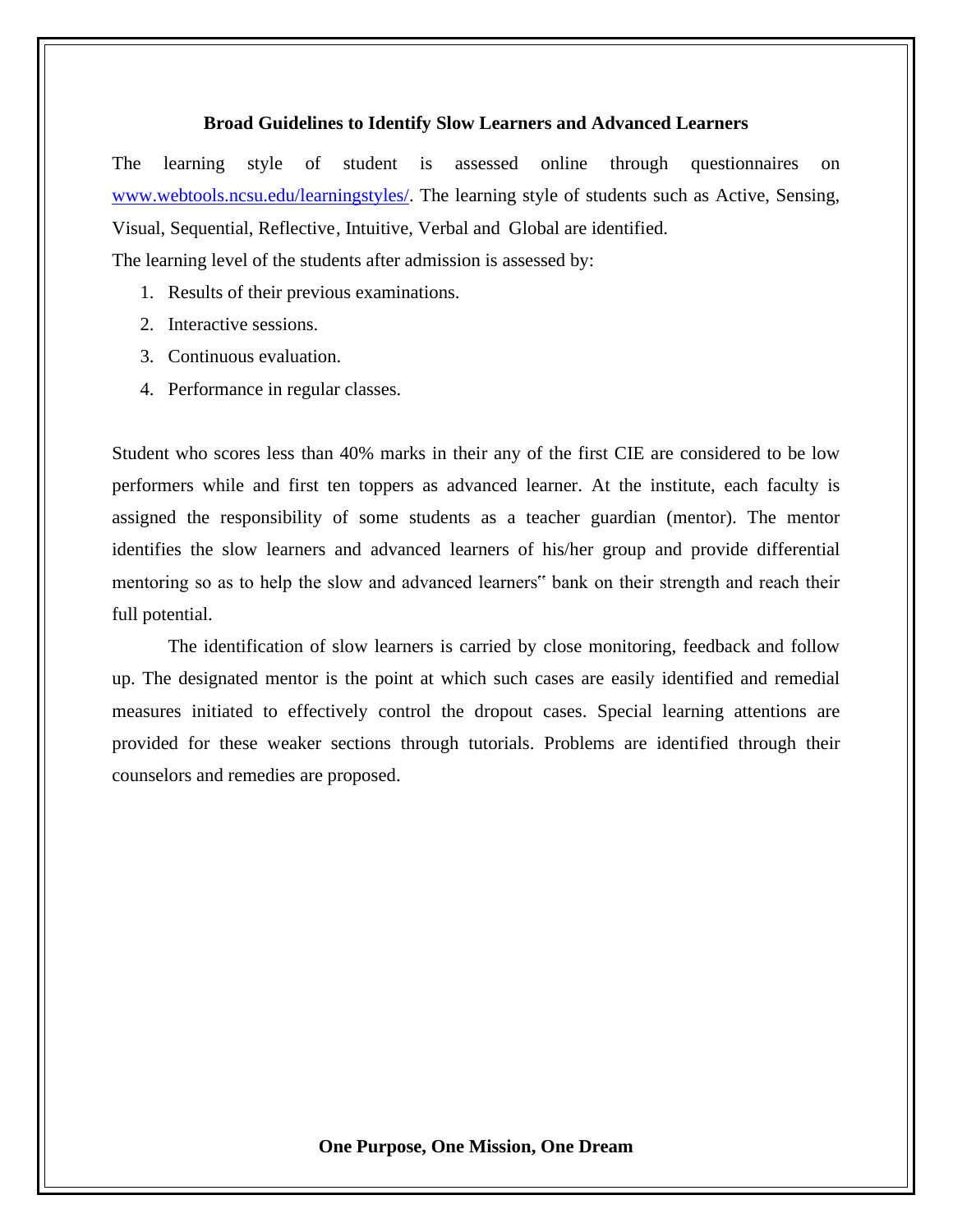# **Broad Guidelines of activities conducted for Slow Learners**

# **The learning needs of slow learners are countered by**

- a. Regular counseling during mentoring sessions for improvement in performance.
- b. Remedial classes.
- c. Expert lectures
- d. Tutorial classes for some difficult subjects.
- e. Providing study material and question bank to students.
- f. One to one interaction with subject experts.
- g. Giving assignments to boost their confidence level.
- h. Discussions on critical topics and motivating them to ask their doubts.
- i. Monitoring their attendance.
- j. Conducting class tests
- k. Special Guidance Scheme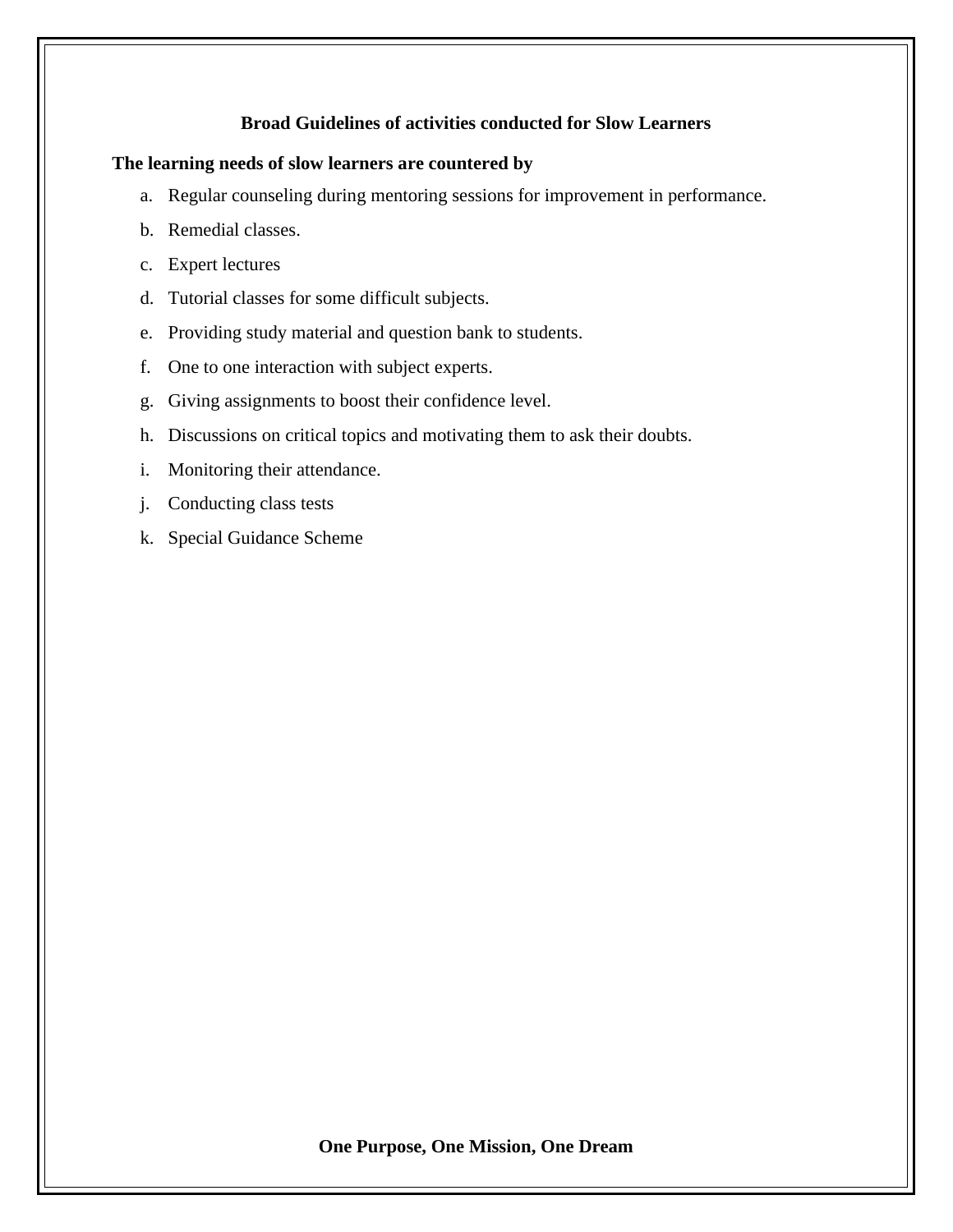#### **Broad Guidelines of activities conducted for Advanced Learners**

For advanced learners various challenging opportunities like paper presentations in conferences are opened to make use of. Further, they are advised to participate in various inter college fests which adds value to their exposure and résumé. The advanced learners are motivated to undertake enrichment and add-on courses on priority basis. The advanced learners are also guided to pursue higher education and provided guidance for higher courses by holding special sessions for GPAT/NIPER/CET/MBA etc.

## **The advanced learners are provoked by:**

- a. To appreciate academic excellence, top rankers are felicited and rewarded every year during annual social gathering and *Accolade*.
- b. Extra guidance provided by faculty through personal interactions motivating the students for better performance in competitive exams.
- c. Motivating and providing career guidance for higher studies, employability, entrepreneurship, etc.
- d. Conducting preparation classes and assessment modules for the GPAT and other competitive examinations.
- e. Interaction with alumni through alumni association.
- f. Assigning seminars/projects and group leadership.
- g. Arranging guest lectures, seminars and workshops.
- h. Motivating and deputing the students to participate in in-house, intercollegiate or state, national and international seminars and conferences.
- i. Providing in house- training of sophisticated instruments and equipments through certificate courses.
- j. Publishing review articles on project work done by students.
- k. The college also gives "Student of the Year Award" every year.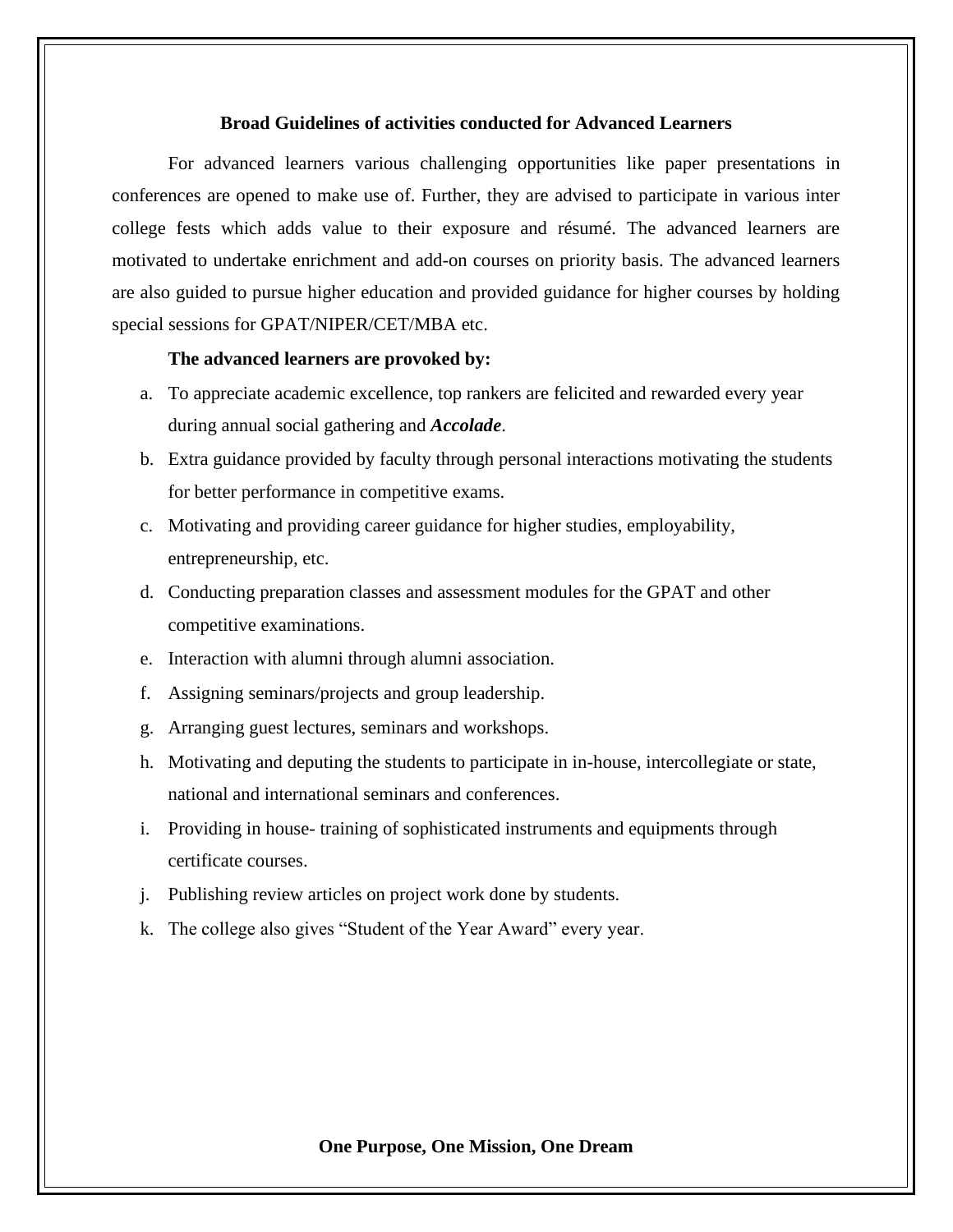# **Protocol to Measure Student Achievement:**

The progress of the students is measured by noting the marks in their next CIE and/or end semester examination as compared to their previous CIE. The outcome of the activities conducted for low and advanced learners is also assessed by academic monitoring, result analysis.

# **Student Participation details and Outcome Records**

The Students are asked to actively participate in various programmes in order to enhance their learning needs and accordingly its outcome is traced. This includes

- ➢ Industrial Visits
- ➢ Industrial Training
- ➢ Expert/ Guest lectures
- ➢ Seminars and Conferences
- ➢ Mini Projects
- $\triangleright$  Hands on training
- ➢ Remedial Classes
- ➢ Tutorial Classes
- ➢ Assignments

hengale

**Prepared** by Checked by **Checked by** Approved by

Principal College of Pharmacy, Chinchoff Tal. Signar, Dist. Nashik 422102

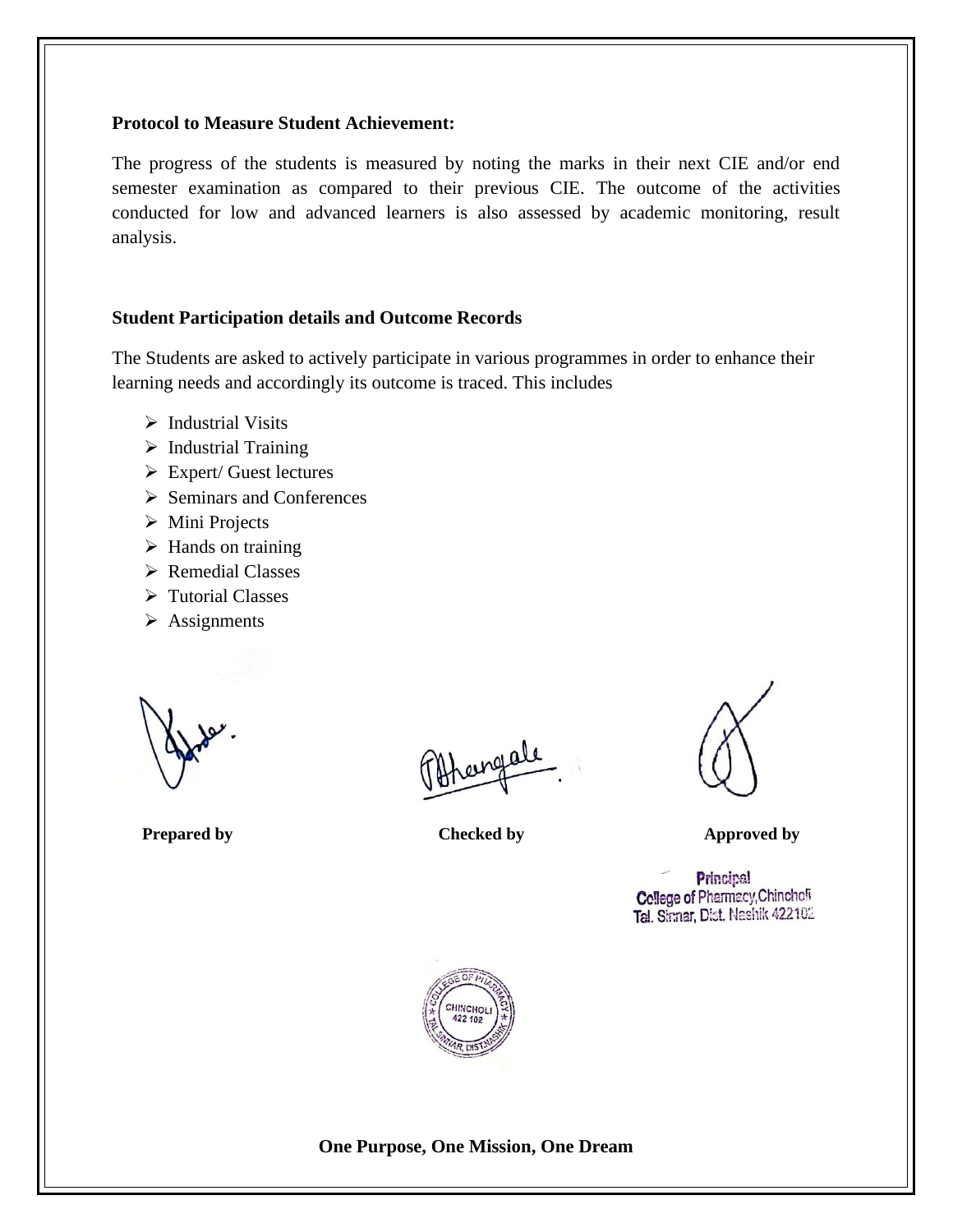# **Pravara Rural Education Society's College of Pharmacy (For Women), Chincholi Tal: Sinnar, Dist: Nashik**



# **Remedial Classes Policy (2018-19)**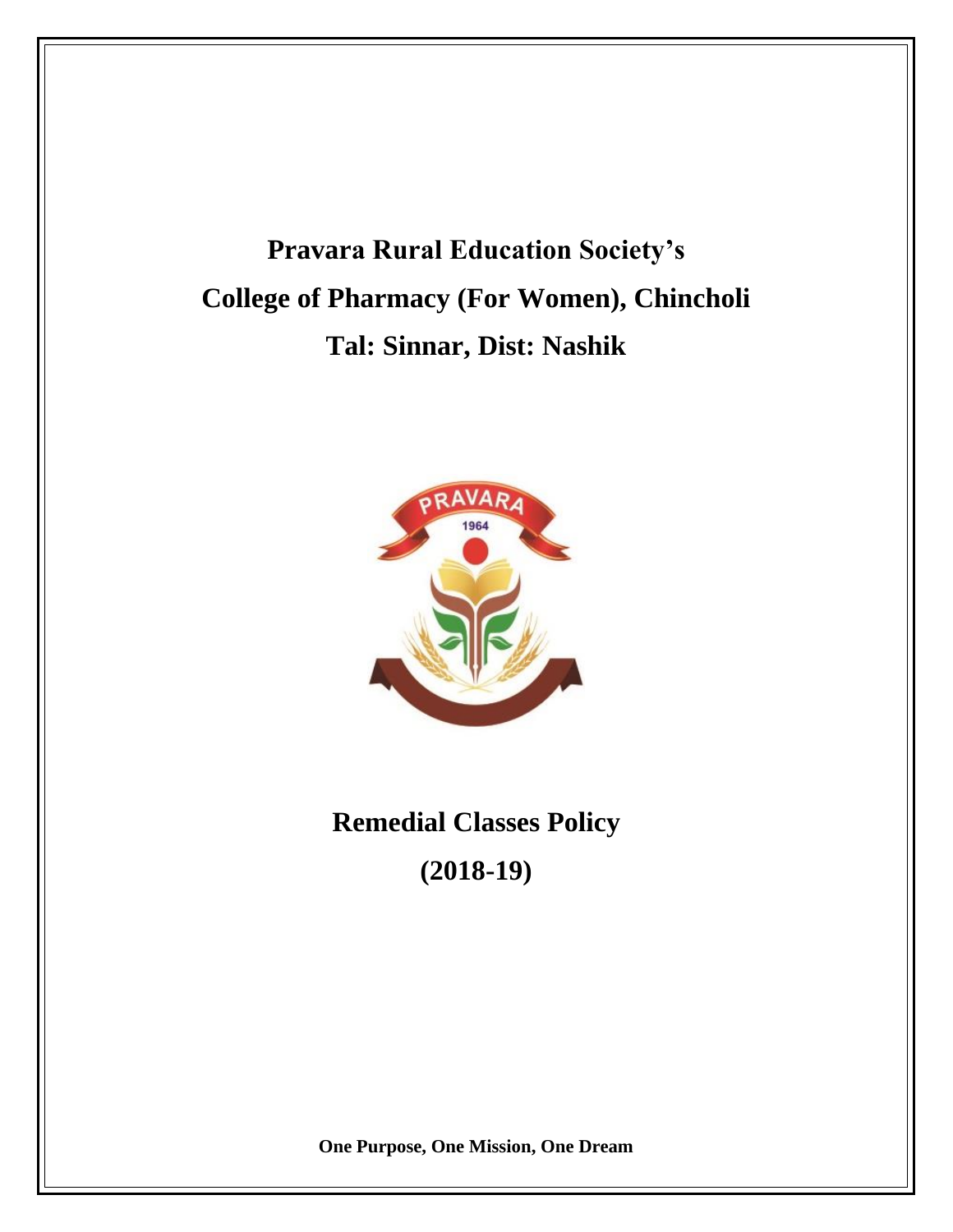### **Introduction:**

Students with learning difficulties have the same psychological needs and characteristics as other Students. Some of them, however, may be less able to organize their perceptions or to comprehend abstract ideas and concepts. Some may have poor memory, poor level of motivation, short span of attention in work situations or associated behavioral problems. Above all, owing to encounters of failure they tend to have low expectations of themselves and, having rarely distinguished themselves at college, also have low aspirations. It must also be noted that most of the learning difficulties pupils in remedial classes encounter may not be within the student, but are relative to the context where the learning is taking place, such as the family background of the child, the physical and learning environment of the institute, and the pupils' peer groups. Once we understand this, we will begin to view our pupils from a different perspective and try to accept their learning difficulties as a transient and soluble problem. We will begin to see our pupils as children who can be taught and helped to overcome their learning difficulties. It is essential for a remedial teacher to understand thoroughly the strengths and weaknesses of their pupils so that appropriate teaching approaches can be adopted to meet their individual needs. Although these pupils are low academic achievers, they are not necessarily limited in abilities or that their attainment will remain permanently low. With proper remedial help, the use of stimulating teaching strategies, and closer supervision and more individual attention, these pupils' interest in learning will be aroused and they would make better progress.

#### **Objective:**

To give additional help to pupils who, for one reason or another, have fallen behind the rest of the class.

To provide learning support to students who lag far behind their counterparts in school performance. By adapting school curricula and teaching strategies, teachers can provide learning activities and practical experiences to students according to their abilities and needs.

To help students who have fallen behind to learn to the best of their ability and to bring them back into the mainstream classes as far as possible.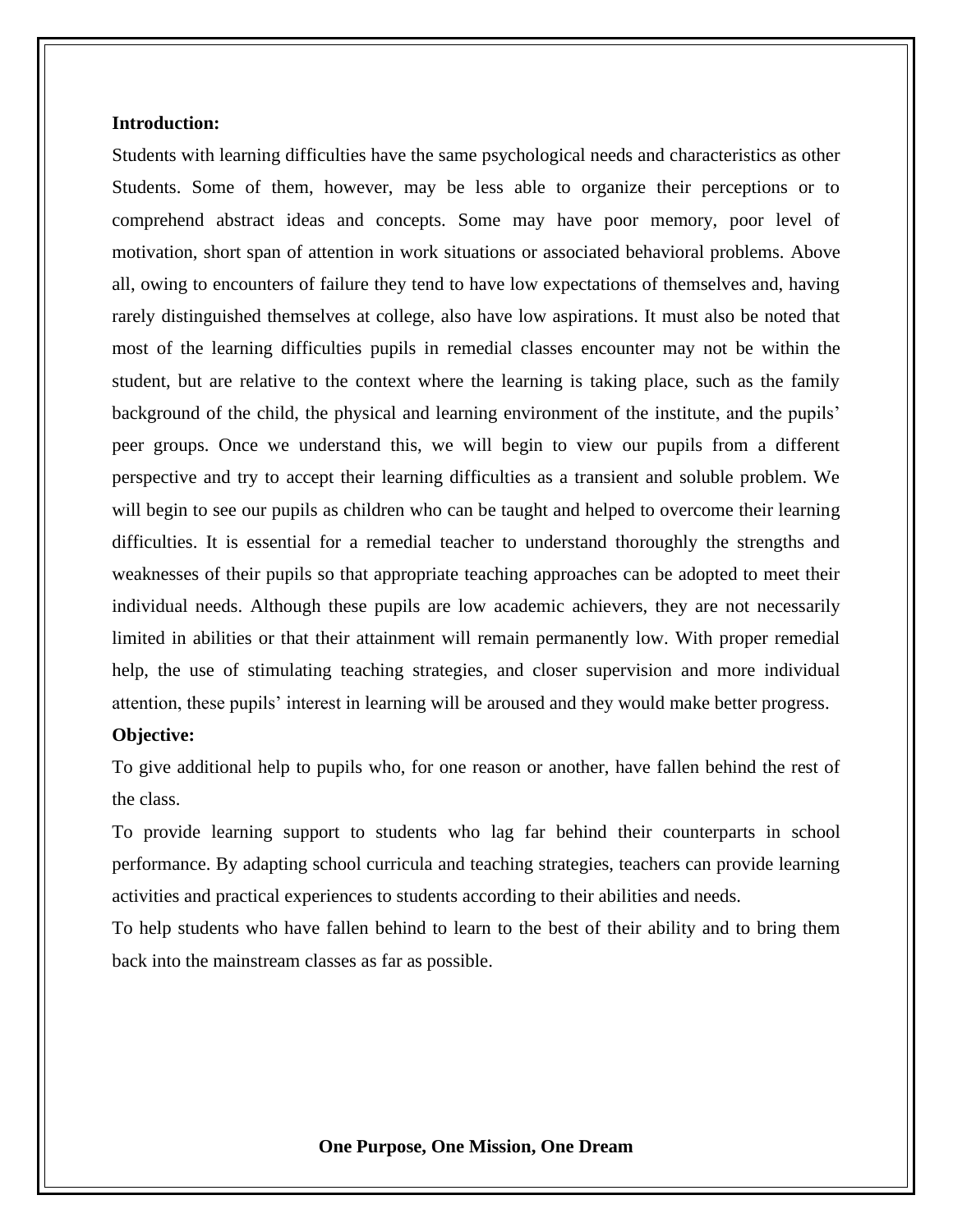# **GUIDELINES FOR THE CONDUCT OF REMEDIAL CLASSES**

- $\triangleright$  Students who fail to secure less than 40% marks in any of the first Continuous Internal Evaluation (CIE) conducted by respective subject teachers are identified.
- $\triangleright$  The remedial class schedule is then prepared for the students particularly after non working hours.
- $\triangleright$  The important topics are taught as well as discuss in detail in order to give them further basic details about the content of subject.
- ➢ The attendance of students is monitored by respective subject teachers.
- ➢ Interactive and open discussion session is arranged to come up with difficult topics for particular subject.
- ➢ Further a close track of that student is kept by respective subject teacher to check the performance of the student in her next CIE and accordingly it also helps to know the outcome of remedial classes conducted.

rengale



**Prepared** by Checked by Checked by Approved by

Principal Cellege of Pharmacy, Chincholi Tal. Sinnar, Dist. Nashik 422102

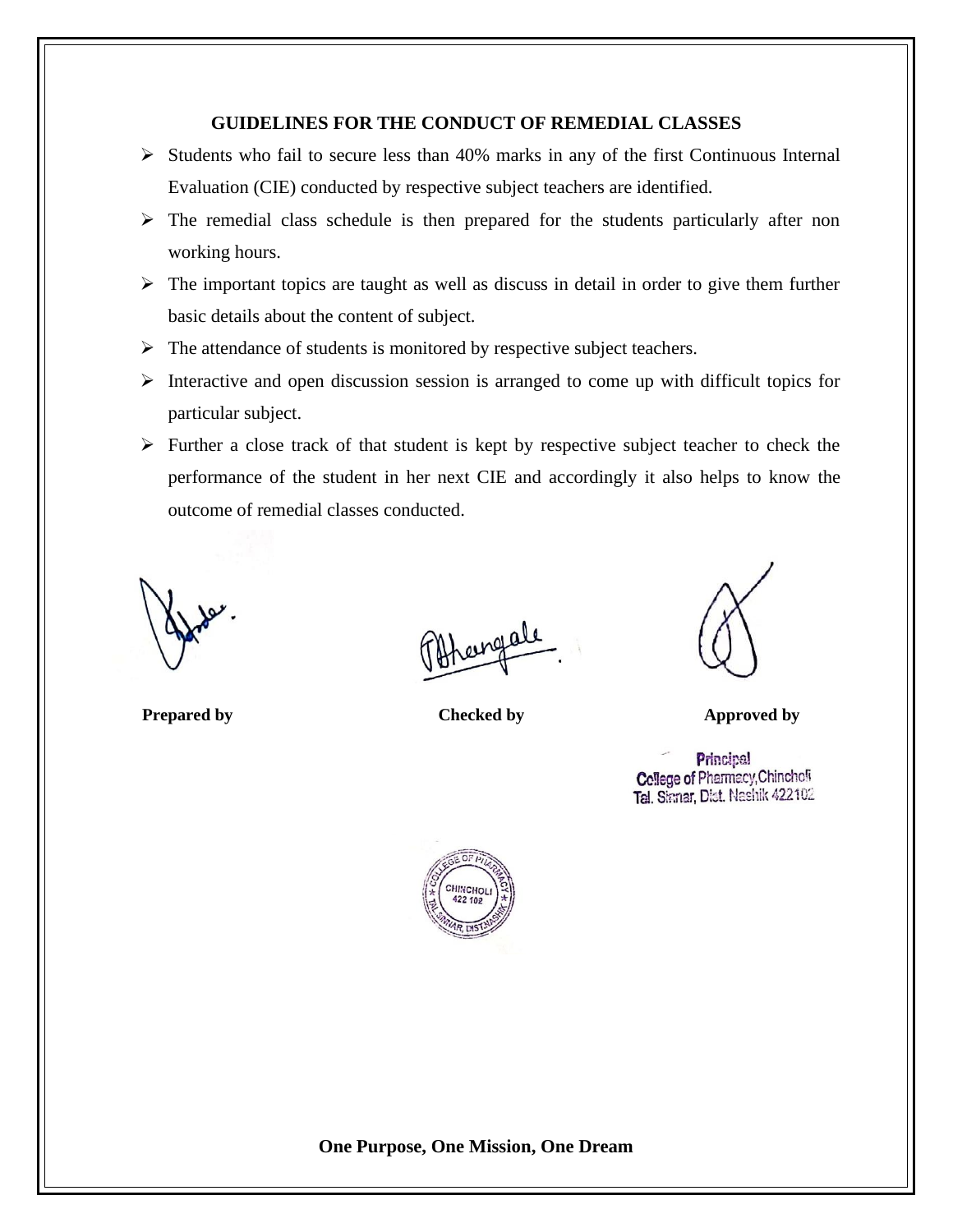**Pravara Rural Education Society's College of Pharmacy (For Women), Chincholi Tal: Sinnar, Dist: Nashik**



**Tutorial Classes Policy (2018-19)**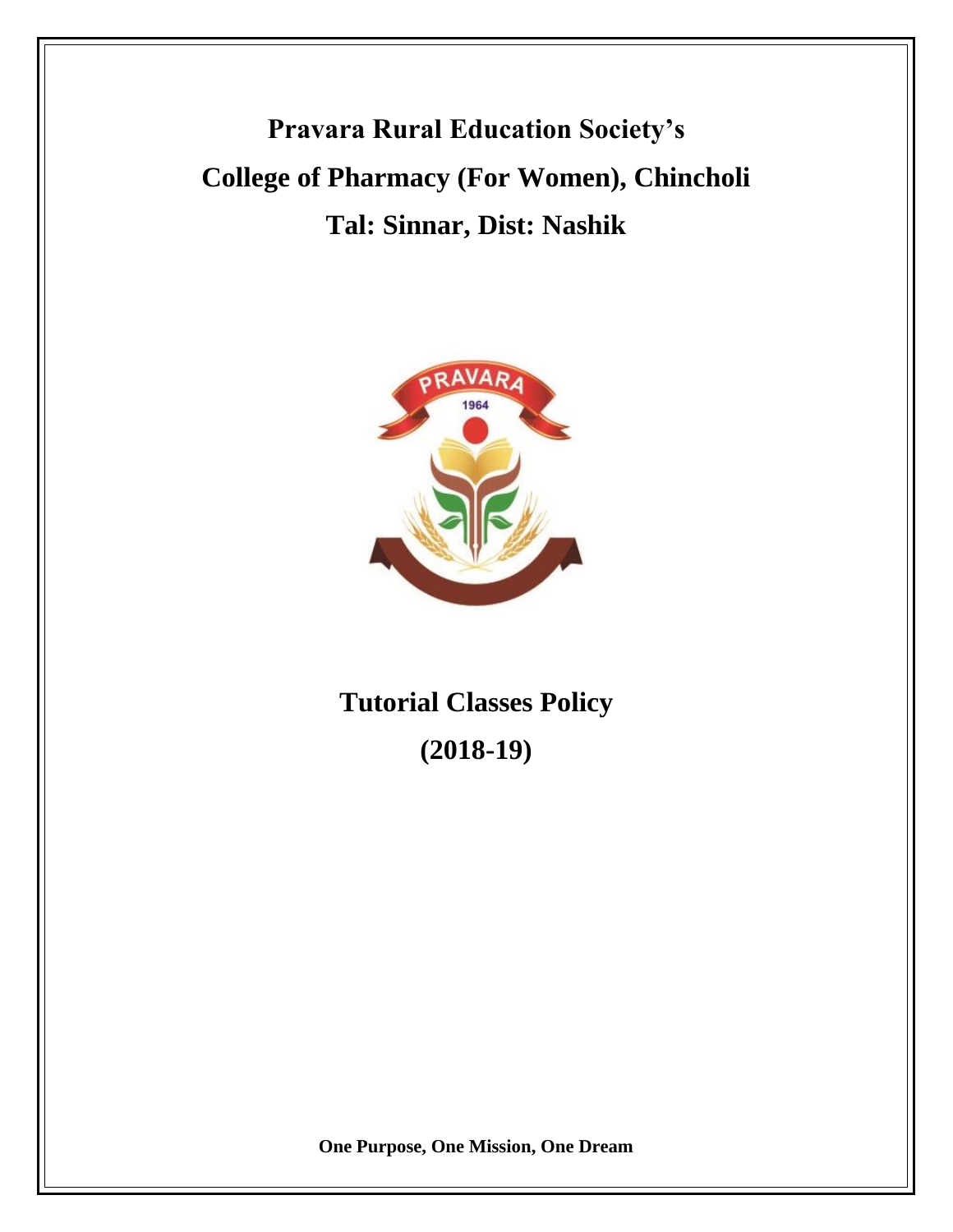#### **Introduction:**

A tutorial is a teaching session given to one student or a small group of students. Teachers lead classes, but tutors are educators who also help students, usually one-on-one. Tutors don't give grades: they just try to help or coach students. A session given by a tutor is called a tutorial. A tutorial is a method of transferring knowledge and may be used as a part of a learning process. More interactive and specific than a book or a lecture, a tutorial seeks to teach by example and supply the information to complete a certain task.

Tutorial is an important teaching-learning tool. It helps learners enhance their intellectual, communication and social skills. Even those who attend tutorials do so without adequate preparation although they are given one week to study the topic.

A lecture is a formal presentation conducted by your lecturer. Tutorials are smaller classes which allow discussion of lecture content and assignments. You can ask questions and clarify what you have studied. Workshops usually involve academic staff presenting themes or concepts related to the course.

Tutorial questions have multiple parts that are completed sequentially to help you work through learning a concept. Unscored tutorial questions are displayed in a separate window and do not count toward your assignment score.

### **Objective:**

- To help students, usually one-on-one.
- To transfer knowledge that may be used as a part of a learning process.
- To help students enhance their intellectual, communication and social skills.